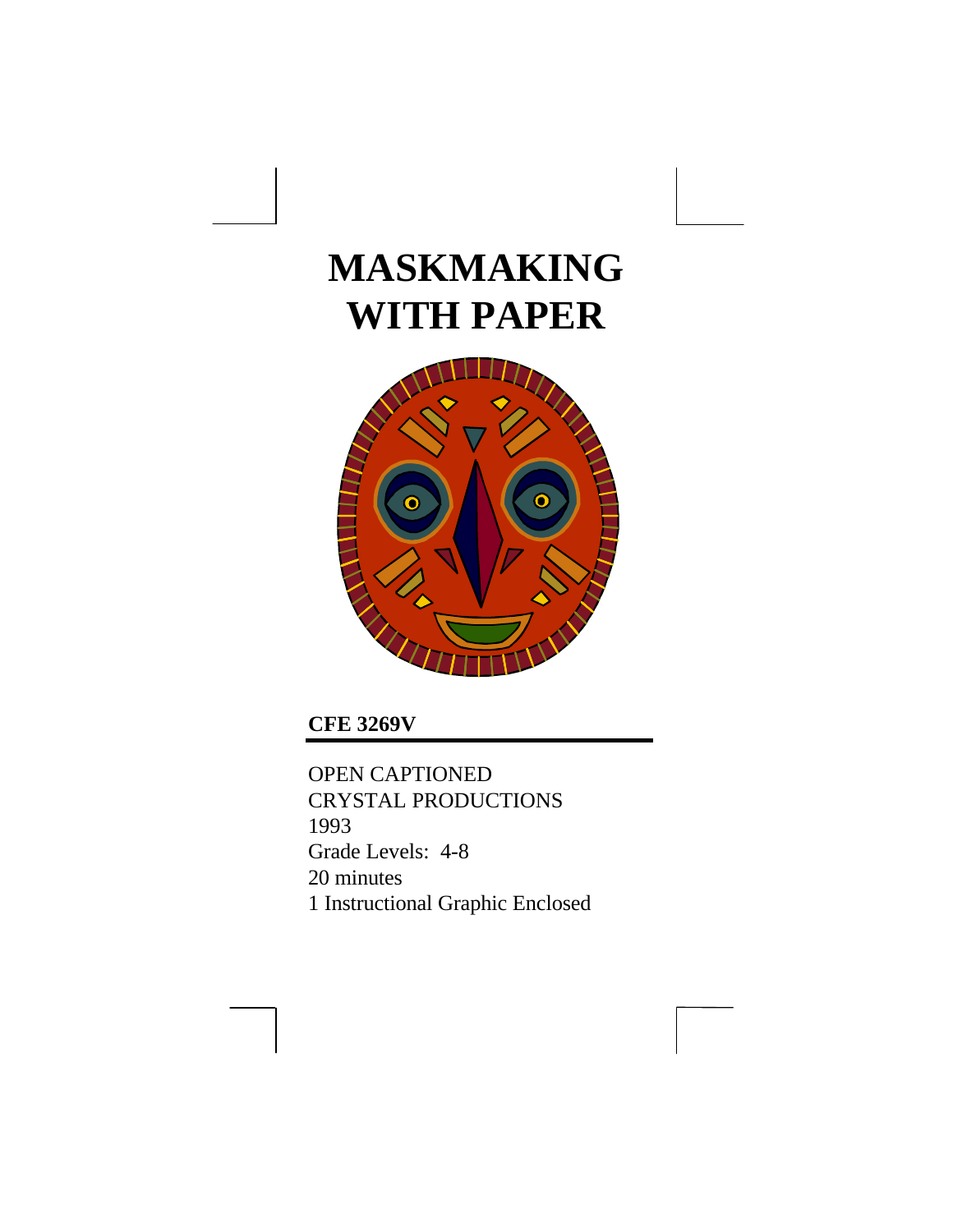### **DESCRIPTION**

Peggy Flores demonstrates a step-by-step process of making a three-dimensional mask by using construction paper, scissors, glue, and some optional materials. She emphasizes the following features of the mask: the face, nose, lips, eyes, eye shadows, eyelids, facial decorations, and hair. Creativity can be achieved through personal selection of colors, shapes, sizes, patterns, and materials.

# **INSTRUCTIONAL GOALS**

- To demonstrate three-dimensional maskmaking using accessible materials.
- To promote creativity through mask construction with common and colorful materials.
- To encourage following a step-by-step process in creating a unique mask.
- To develop hand-eye coordination through various paper manipulation techniques.

# **BEFORE SHOWING**

1. Preview the video to determine unfamiliar

vocabulary and language concepts. 2. Demonstrate the concept of dimension through

drawings or manipulation. Include:

- a. One-dimensional
- b. Two-dimensional
- c. Three-dimensional

3. Practice the following paper manipulation techniques:

- a. Folding paper in half, cutting to get two matching pieces
- b. Rolling paper over fingers to achieve an arch effect

- c. Crimping
- d. Curling with scissors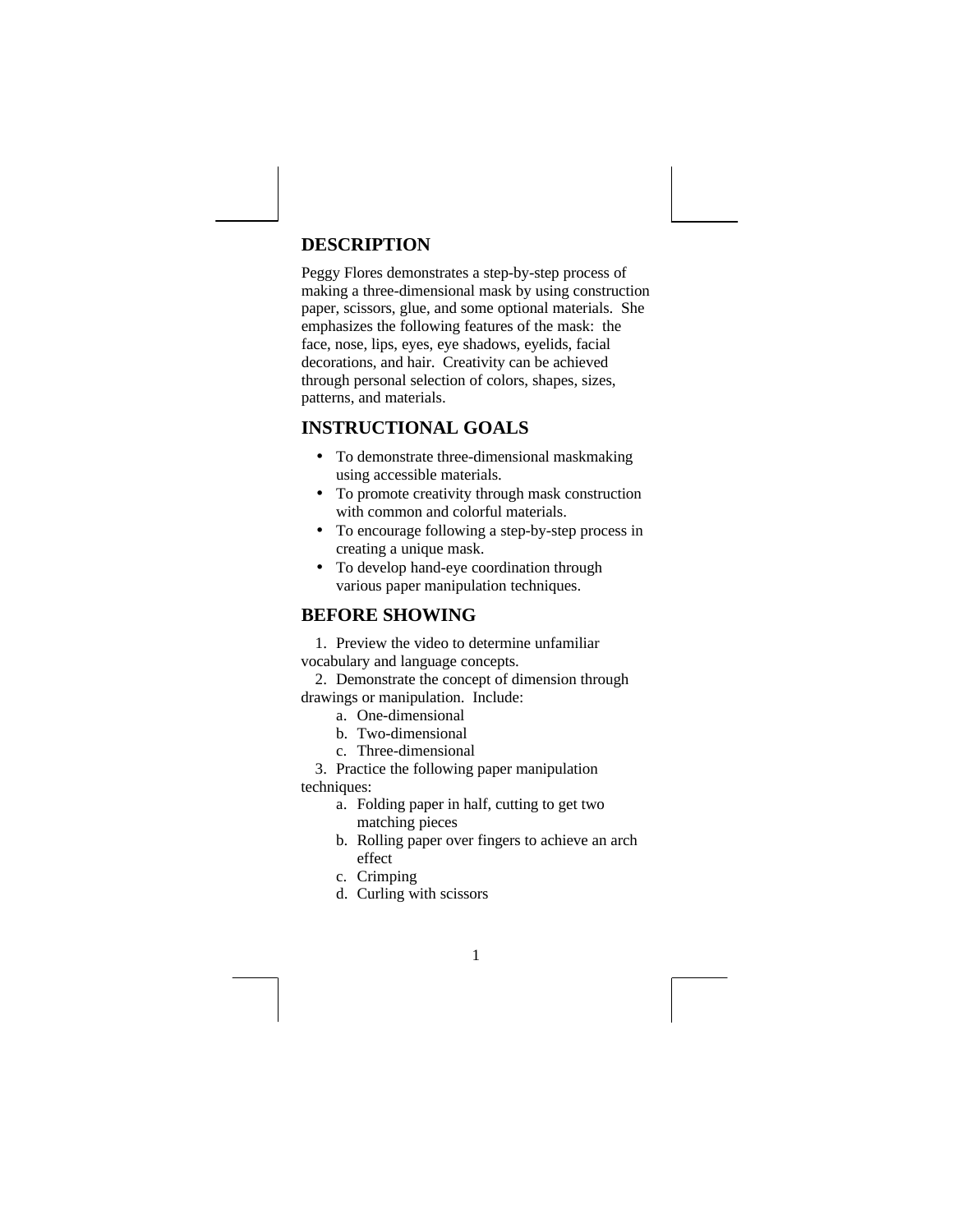4. Collect pictures of faces from magazines. Make a web of the similarities and differences of features:

- a. Lips
- b. Eyes
- c. Eyebrows
- d. Hair
- e. Nose

5. Generate a list of descriptive words of what

makes each person's face unique. Include descriptions of:

- a. Nose
- b. Eyebrows
- c. Eyes
- d. Hair
- e. Lips
- f. Chin
- 6. Arrange art supplies for immediate use after the

video demonstration.

- a. 18" x 12" sheet of construction paper, various colors (at least one per student)
- b. 9" x 12" sheet of construction paper, various colors (at least two per student)
- c. Red paper (for lips)
- d. Brown paper (for eyes)
- e. Black paper
- f. White glue
- g. Scissors
- Optional Materials:
	- a. Raffia
	- b. Feathers
	- c. Paper punch

# **AFTER SHOWING**

Discussion Items and Questions

- 1. Discuss the topic of *masks*.
	- a. Who wears them?
	- b. When are they worn?
	- c. Can masks be considered art?

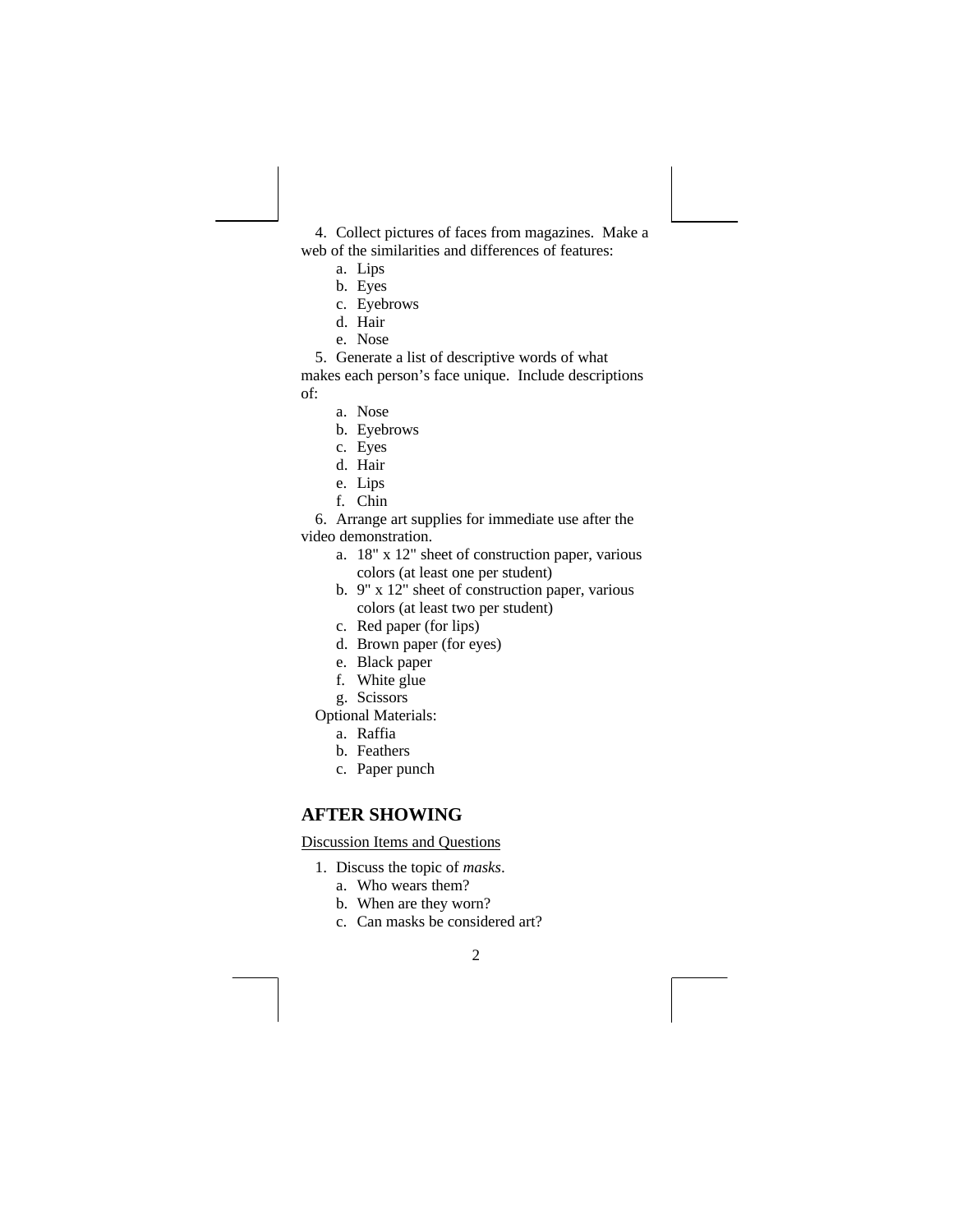- d. Can masks be used as decoration?
- e. In what events are masks part of a celebration?
	- (1) Mardi Gras
	- (2) Halloween
	- (3) Cultural celebrations
	- (4) Customs of countries

2. Recall the shapes and attributes mentioned in the

## video.

- a. Oval
- b. Half-oval
- c. Half-circle
- d. Bell-shaped
- e. Cat's-eye shaped
- f. Half-moon
- g. Diamond
- h. Curve
- i. Arch
- j. Pie-shaped wedge

3. Sequence the step-by-step process that Peggy Flores demonstrates in the video.

- a. Put this sequence into written form on a chart.
- b. Display the written form to be used as a reference during the process.

#### Applications and Activities

1. Perform the process demonstrated in the video to construct a three-dimensional mask.

2. Upon completion, display all masks together as shown in the video.

- 3. Write a description of each mask.
	- a. Describe the mask from top to bottom.
	- b. Encourage the use of adjectives and descriptive words from the list generated in BEFORE SHOWING.
	- c. Upon completion of the description, read samples at random.
	- d. According to the description, identify the appropriate mask from the display.

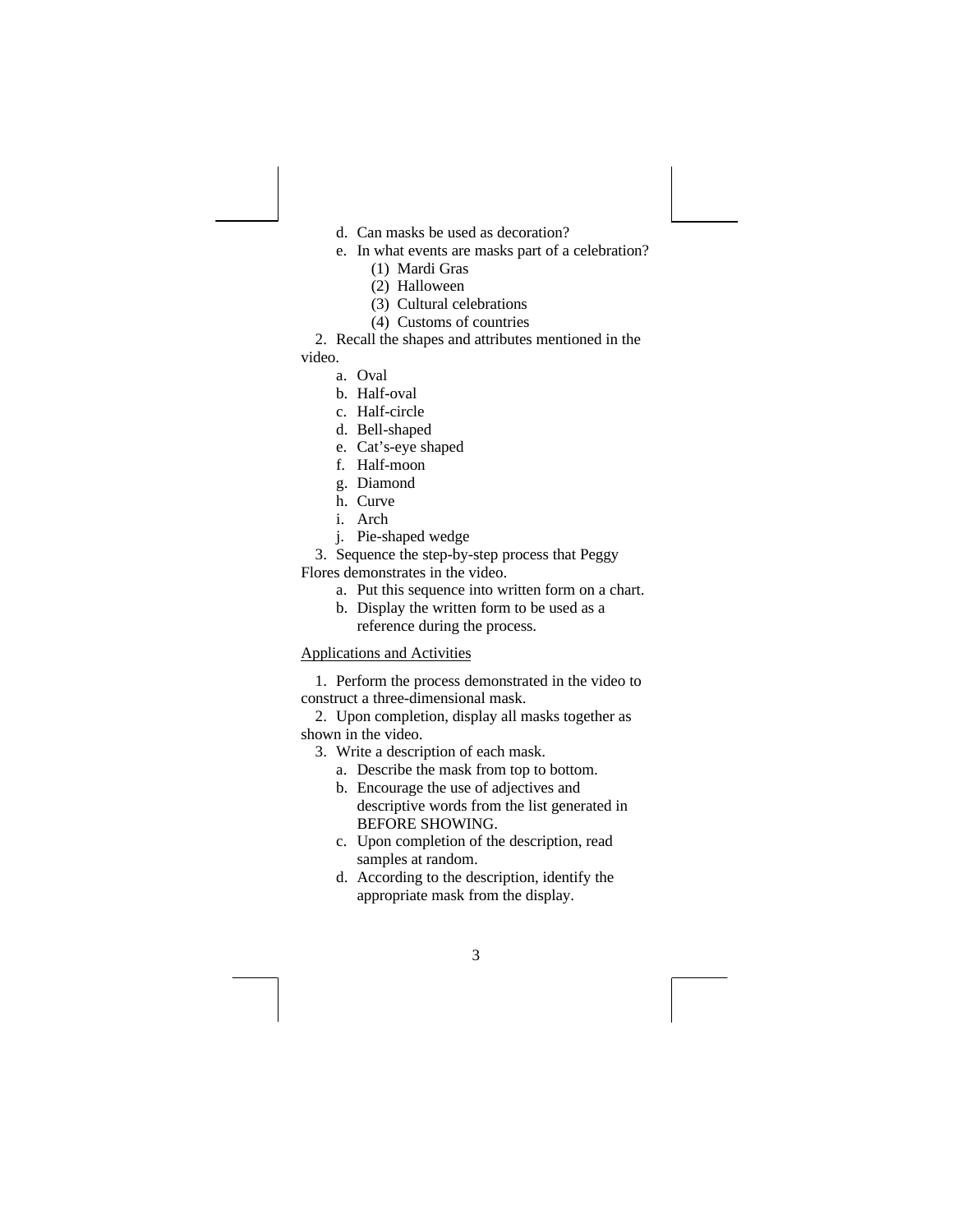4. Duplicate the step-by-step process of mask construction.

- a. Pair two students, one with experience with the process, and one without.
- b. Encourage the experienced student to instruct the other student how to construct a three-dimensional mask.
- c. Use the sequence chart from AFTER SHOWING as a reference to duplicate the process.

5. Incorporate techniques taken from the video to transform flat construction paper into three-dimensional artwork with a different subject other than a mask.

6. Research and report on countries and cultures which use masks as part of their customs or rituals.

7. Find examples in magazines or books of masks which represent a real person or object being exaggerated through shape, color, or size.

8. Complete a drawing to create a balanced, proportioned mask. (See INSTRUCTIONAL GRAPHICS.)

### **INSTRUCTIONAL GRAPHICS**

One instructional graphic is included with this lesson guide. It may be enlarged and used to create transparencies or copies.

• MASK COMPLETION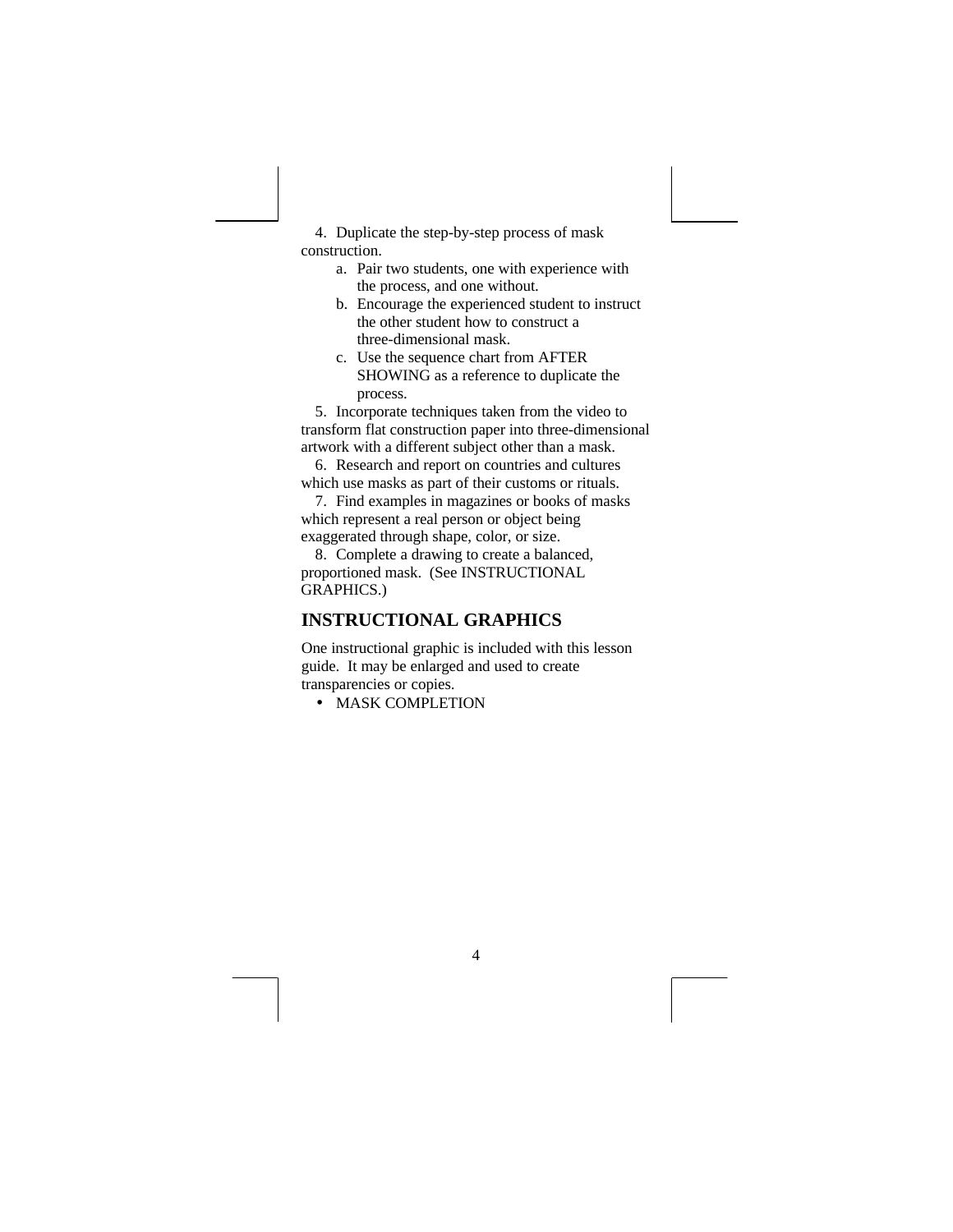# **CAPTION SCRIPT**

Following are the captions as they appear on the video. Teachers are encouraged to read the script prior to viewing the video for pertinent vocabulary, to discover language patterns within the captions, or to determine content for introduction or review. Enlarged copies may be given to students as a language exercise.

Hello.

Today we're going to make

three-dimensional paper masks.

You are going to take

flat, colored construction paper,

and with glue and scissors,

you'll watch them magically appear.

It's a simple process,

even though it looks complicated.

I'm sure you will do a great job.

These are the materials

that you'll use to make your mask.

A large sheet of construction paper 18" x 12".

Choose a color you want your mask to be.

Select two 9" x 12" sheets of colored construction paper.

These will be used

for eyelids and facial decoration.

You'll need red for the lips

and white, brown, and black for the eyes.

You'll need white glue because it dries clear,

and scissors.

You might use raffia for the hair,

feathers for some decorations,

or a paper punch

to make small circles to decorate the face.

First, take your large piece of construction paper

and fold it lengthwise this way.

You are now going to cut a half-oval

with your scissors.

Little hint:

make sure your hand is on the fold

so your mask is not in two pieces.

Make sure that you use all of your paper.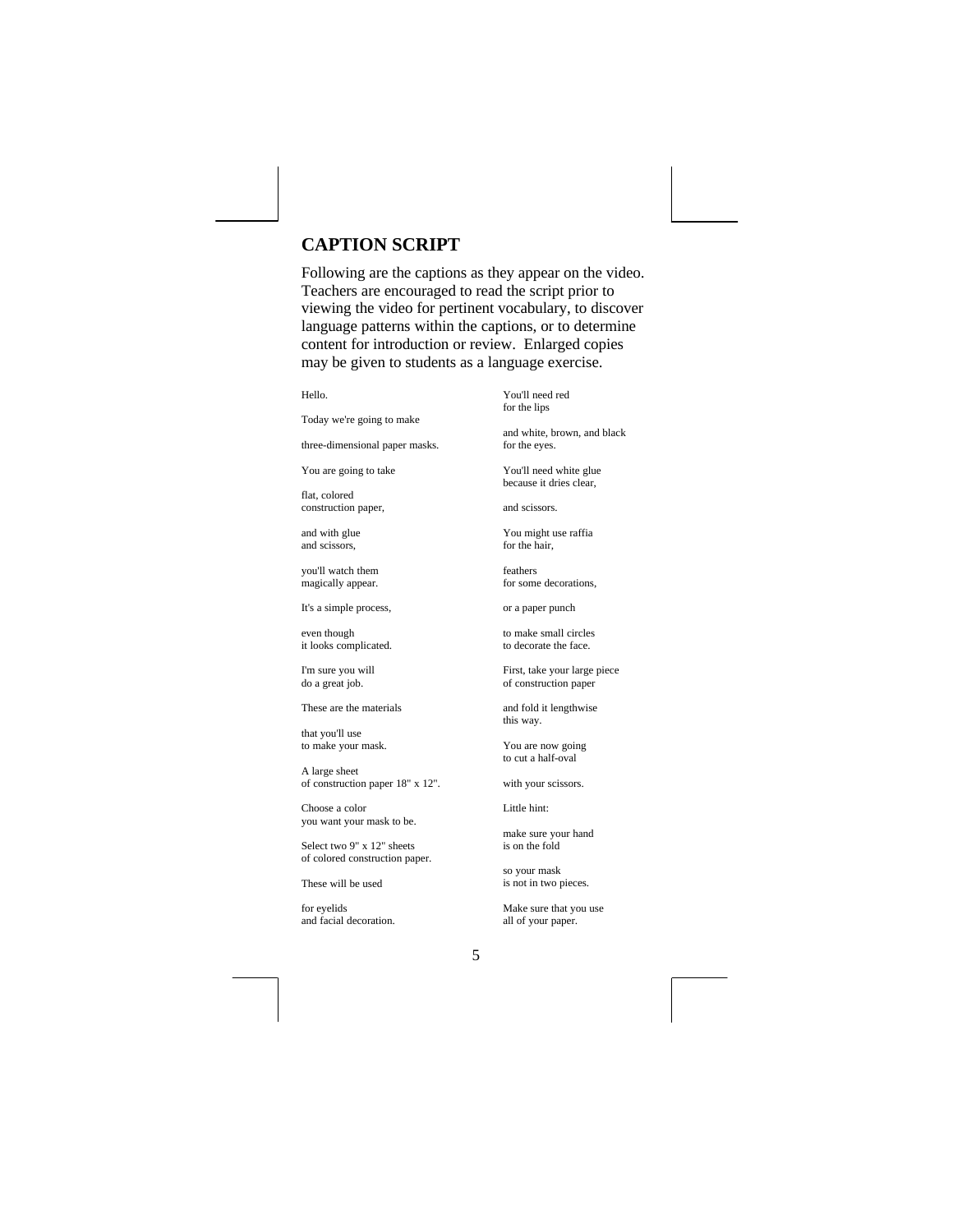#### Don't make it too small.

Now you have a half-oval.

Cut a small, pie-shaped wedge

at the bottom.

And flip over and do it again.

Finished product should look like this.

Now we will glue the top and bottom

to form a face.

We will take the two here and lap it over

and make sure we put enough glue

to hold it down tightly.

When you hold it in place,

make sure that your glue holds everything down.

You may have to hold it.

Don't worry about the glue on the outside.

This glue dries clear.

Your mask is already beginning

to take a facial shape.

Back to those scraps that were left over.

We're going to take our scissors,

and we're going to snip it here...

and here.

Then we'll cut it in half.

You have four chances

to make a nose of your choice.

To make a nose,

take one of the edges and fold it

so that this point is like this.

This is folded in half.

It's almost like a nose shape now.

Your nose is narrower at the top

and wider at the bottom.

Turn it towards you,

and you're going to go out,

and widen at the bottom.

I'm making the nose with a curve.

The face has soft lines.

Here is a nose.

If you don't like it, try again.

Now we will put the nose on the mask.

You must think,

"Where will I put the nose?"

Many people want it here,

but then you'd get a tremendous chin,

and no room for eyebrows and no forehead.

Turn over your nose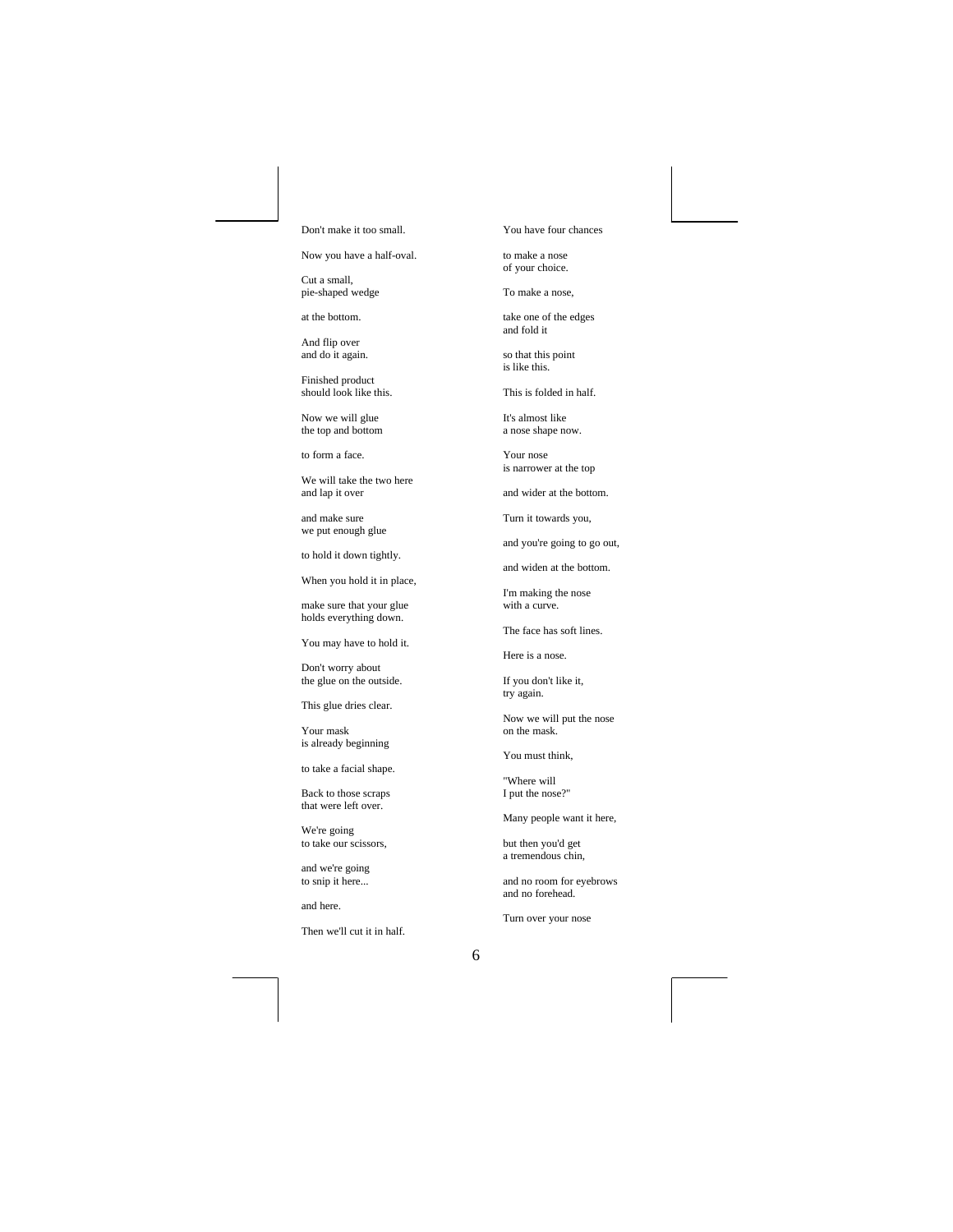and put a bead of glue

on the inside upper edge of the nose.

Be generous with the glue.

It's better to have a little extra.

Turn your nose over,

find the placement,

and put it about halfway.

Hold in and push inward

so that it creates a nose that sticks out.

Now we will make the lips.

Take the red paper and fold it in half.

Where the fold is

will be the center of the lips.

Our piece of paper is large enough

to make three different sets of lips.

We'll cut the first set up here.

Lips have a rounded quality to them.

You cut like this, and you have a set.

If we'd like the mouth open,

we'll make two more cuts.

When you open them,

you have a terrific set of lips. If it's not exactly what you wanted,

cut two more.

Let's try some different kinds of lips.

I like the middle ones.

Let's use them.

Now we will make the eyeballs.

Take our white paper, the brown, and the black.

With eyes, we make two of everything,

and they look exactly alike.

To make eyeballs, make a cut,

which is like a half-moon cut this way,

and a cut like this on the bottom.

If you make your eyes too big,

you can cut them down.

Make your eyeball like this.

This may be a little big,

so we'll trim it down.

Open your eyeballs up like you would a book.

Therefore, they will balance.

We'll now make the iris,

or the colored part of the eye.

I use brown because it doesn't distract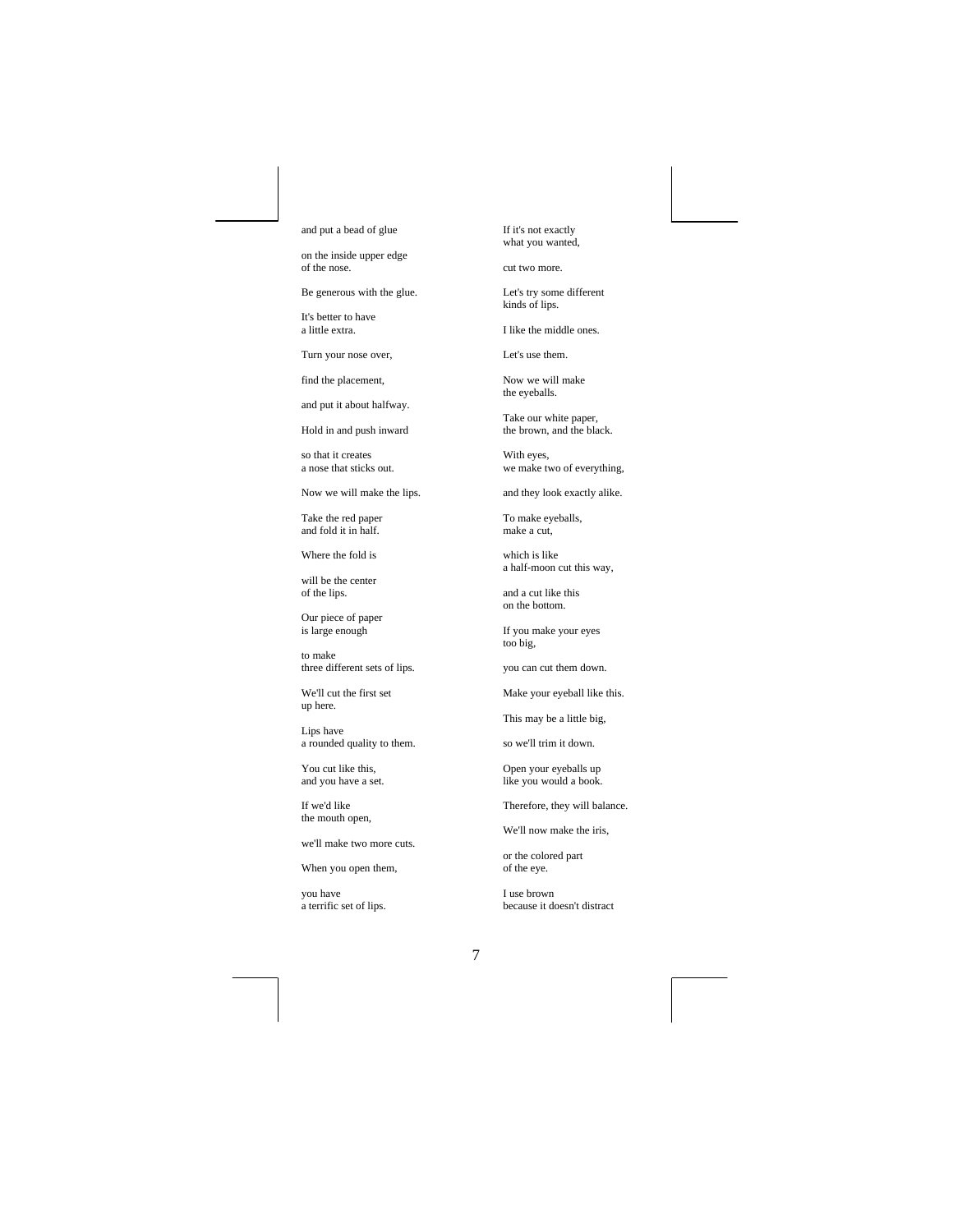from the other colors in our mask.

Make circles.

Again, your paper's folded.

And now you have the irises.

We'll glue them down with just a touch of glue.

And we'll make the pupils of the eyes--

little black, ebony spots

that really give the eyes a dramatic look.

Make them small.

A small dot of glue in the center of the iris

will hold the pupil in place.

Now your eyes have come alive.

We'll lay the eyeballs aside

and start on the eye shadow and eyelid color.

You must choose which color you will use

for the underneath color for shadow.

That color will be the first eyelid color also.

Let's start with the turquoise.

You need to take this

and cut it in half.

And we'll lay this aside for eyelids.

We're going to use the eye shadow color now.

We're making two, so we fold it in half.

There are a variety

of eye shadow shapes you can use:

bell shape,

cat-eyed shape, and so on.

I prefer the cat-eyed shape.

Let's start with that now.

We'll make a circle out like this.

It almost looks like an exaggerated comma.

This looks large,

but remember, it is a mask.

There's supposed to be realism and a human quality,

but everything's exaggerated.

Open it again like a book cover

so that they're balanced.

Now that we have our eye shadow color,

we'll glue our eyeballs onto our eye shadow.

Find where you want the placement,

and let's glue them down.

Make sure that all the edges stick down

and don't pop up.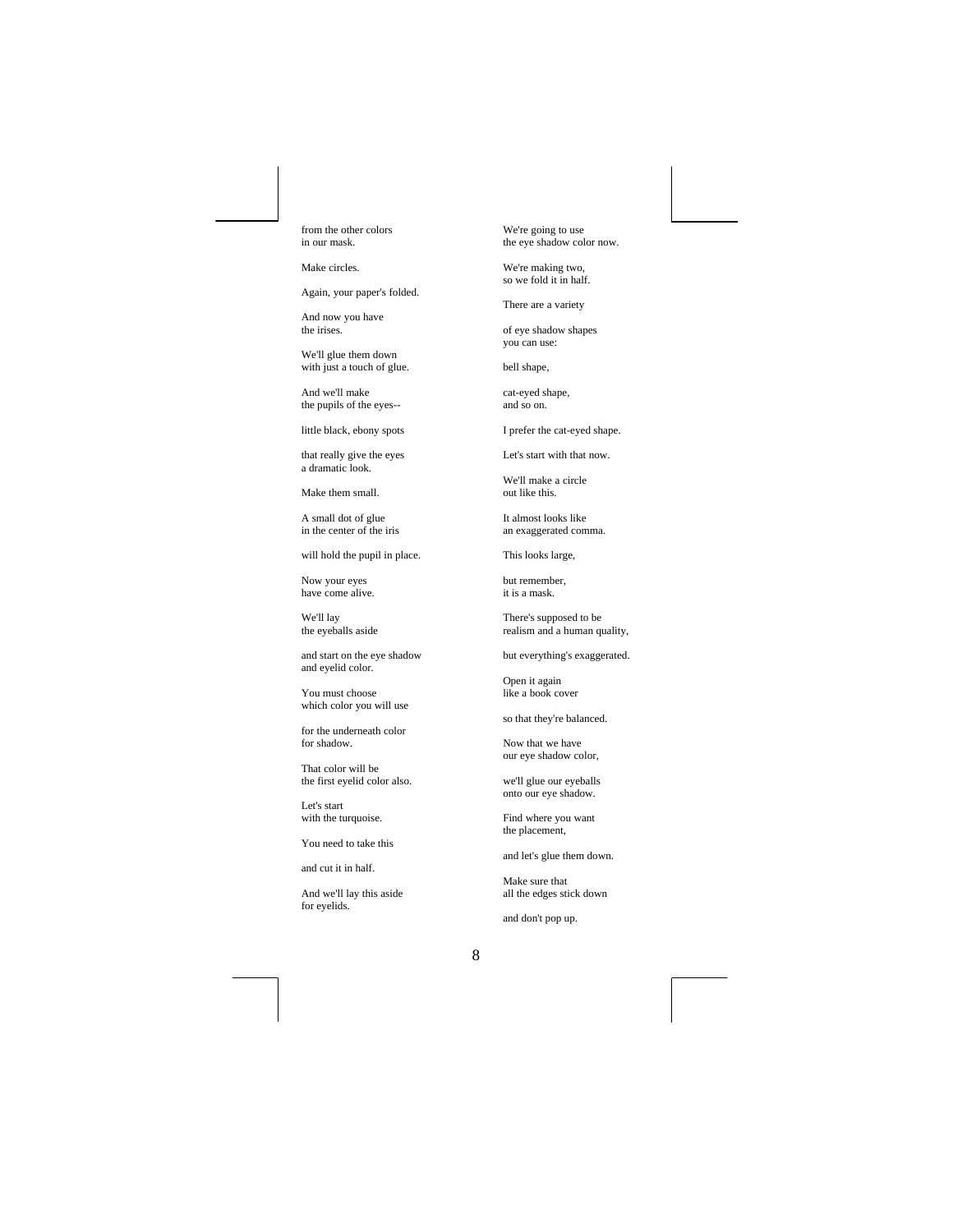That gives it a good, finished quality.

Now we will place the eye shadow and eyeball

onto the face itself.

The eyes don't go up here.

The eyeball should be aligned

with the top of the nose.

That gives the correct proportions.

Take the eye shadow

and apply glue to the back.

And please be generous.

Again, I'll remind you

that the white glue does dry clearly.

And we place it on like so.

Make sure all of the edges

are down nice and tight.

Now that the eyes and eye shadow are glued on,

we'll go to the eyelids.

When you make the first set,

choose the same color that the eye shadow is.

Fold the half sheet of paper you have left.

The bottom of the eye has a natural curve.

So you'll take your scissors

and you'll make a natural curve like this. Coming back to the starting point,

you're going to make a large arch upward

and then come back down and flare out.

No eye's shaped like this,

so you smooth it out,

and you've got a terrific-looking eyelid.

Again, open it like a book

so that they match.

Eyelids have a natural curve to them.

To give the paper a natural curve,

take your fingers and simply roll like this.

The paper takes on a natural curve.

You may have to decide

which direction you want to put your eyelid.

It can be like this, or like this.

How would you like it?

Take a bead of glue

and go on the upper inside of your eyelid.

Make sure your eyelid has plenty of glue on the edges.

When you put it down,

hold it in place

so that it stays nice and tight.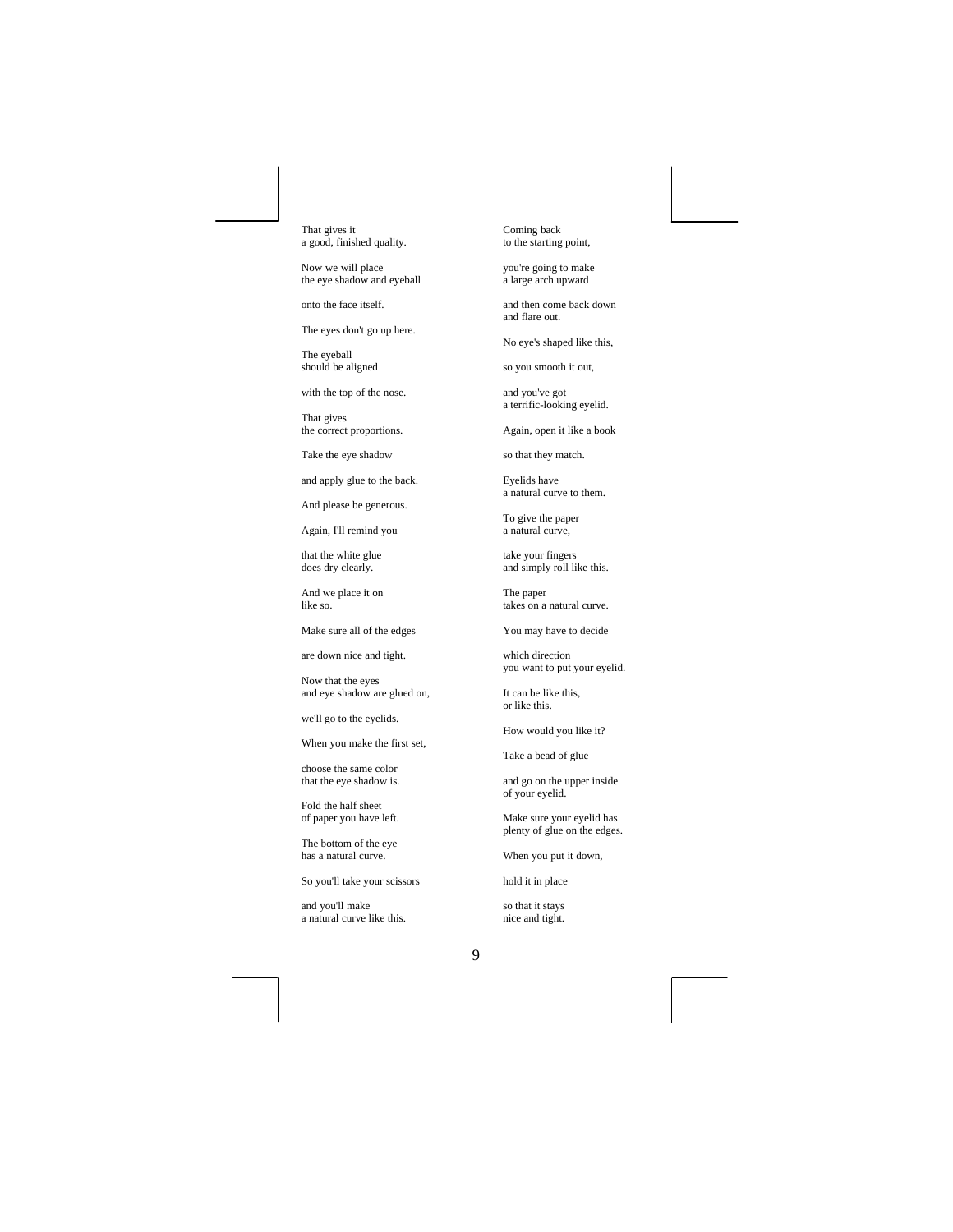I'm cutting the second color in half.

We will make a second set of eyelids.

This adds color and a dramatic flair.

You make the eyelids the same as before.

You can change the shape.

I'll make these a little higher,

then I'll flare out a little more here,

like so.

Again, we open like a book.

Yeah, those will be fine.

The second set of eyelids

are glued on just like the first set.

Placement can be in a different angle.

I think we'll tilt these up

like this.

Next, we'll put facial decoration

on the cheek area.

Go back to the scraps left over

from the eyelid and the eye shadow

and make interesting shapes

that we can glue down on the cheeks.

You can use simple swirls,

such as this.

And, again, opening like a book.

They can be glued down like this.

You don't have to limit yourself

to the cheek areas.

You can have fun with the eyelids, too.

You can take this interesting diamond shape

and go back

and apply it to the eyelid.

Sometimes that little extra touch

makes all the difference.

We're going to start on the hair.

Today I've chosen to use colored paper hair.

You could use raffia or yarn.

But I think paper hair will look great.

Choose colors that go great with your mask.

You're not limited

to the colors on your mask.

If you cut them into long strips,

you could leave them straight,

or you can curl them.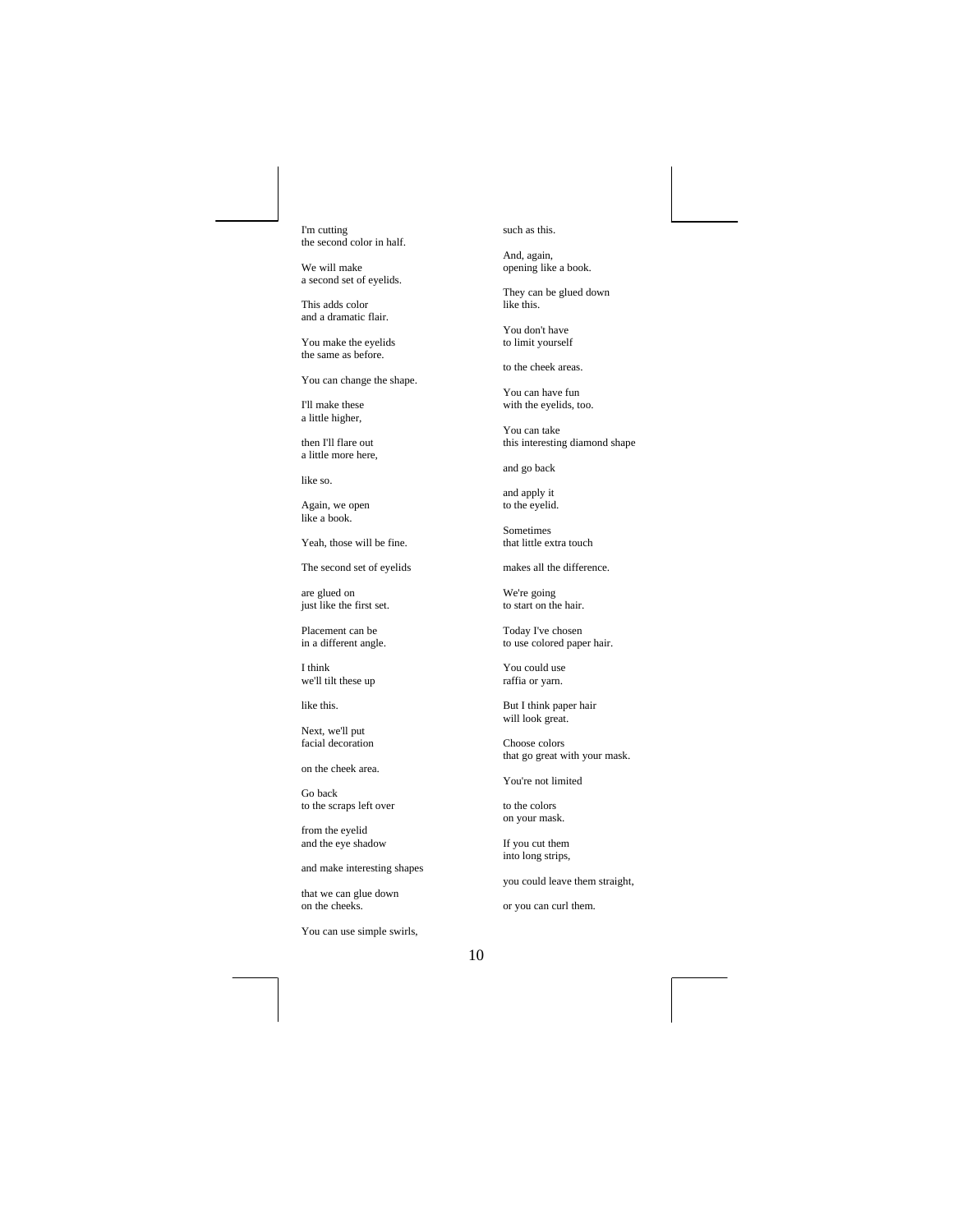Remember how you curl ribbon?

Do the same thing here.

Take the scissors, closed.

Take your strips between your fingers,

and gently curl them.

If you pull too tight, they'll break on you.

For a tighter curl, put more pressure on.

Or make it looser with a gentle touch.

To apply the hair, turn the mask over

and put glue

on the back fold of your hair.

Be generous with the glue

so that it sticks.

Take this fold of glue and go on the back.

Hold it into place like so.

I've just finished the first set of hair.

Looks neat, doesn't it?

You can arrange the curls.

I've added some curls at the top,

and I've cut it.

I think a second color would be terrific.

I'll add a second color of hair, which I'll lap over the back,

and we'll intertwine.

Again, we'll curl.

Even though the colors of these masks

are not realistic

and even though the facial qualities

are a little exaggerated,

they still have a human quality.

Strive for a mask that's very dramatic

and exciting to look at.

I showed you one method of making hair

by curling the strips.

Another method is a crinkled cut.

You take the same strips

and fold back and forth.

If you want your crinkles to be tighter,

make your folds smaller

and you get a very small crinkle.

Here is a mask that I've made

that has all crinkled hair.

Kind of wild, huh?

Another hair choice

is to use flat construction paper

for a sculpted hair look.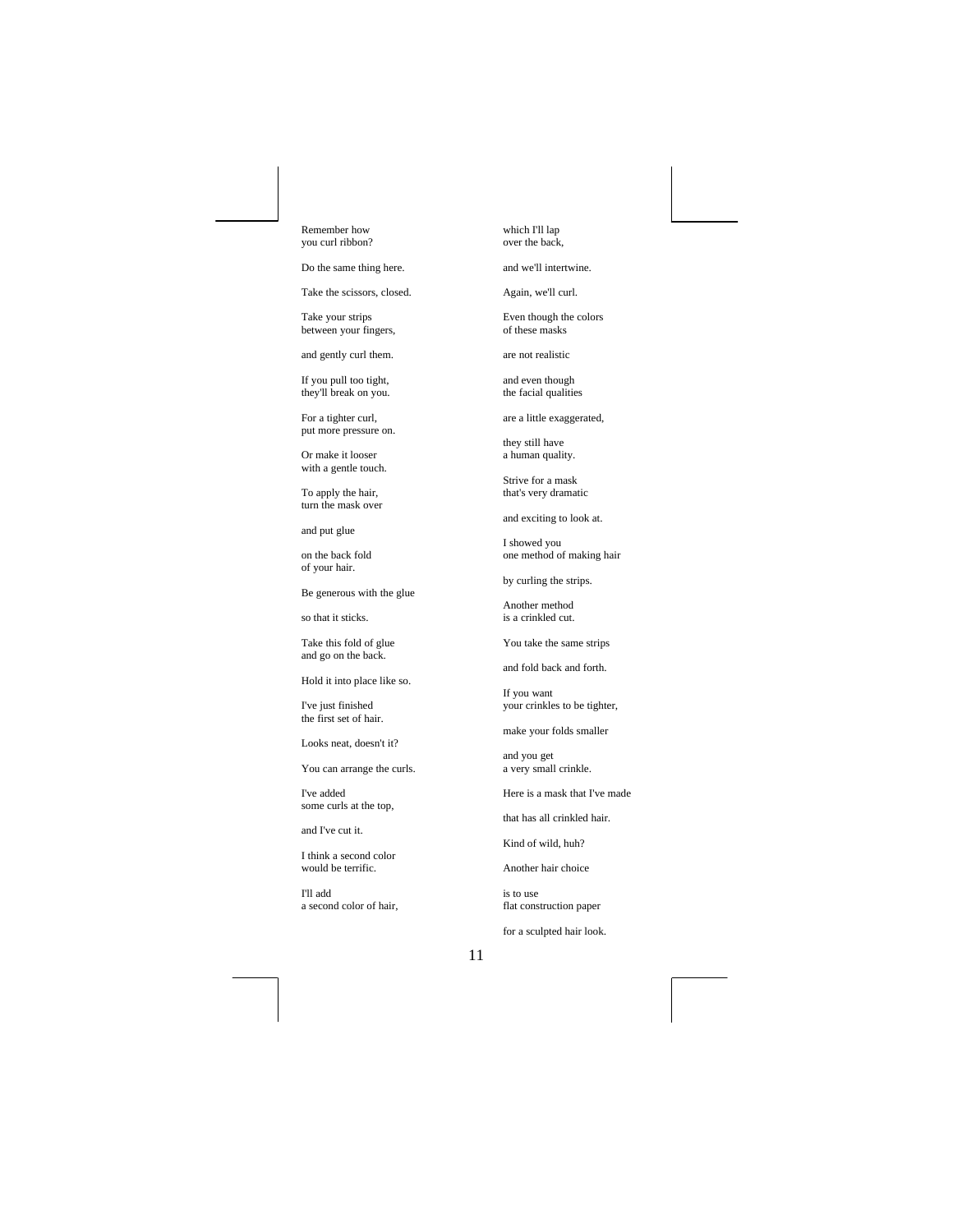Instead of paper,

you can use raffia, which is a straw.

That can be stapled or tied on.

Let's review the basic mask making steps.

First, fold your paper lengthwise

and cut a half-oval shape,

remembering to use

as much of the paper as possible.

Cut a pie-shaped wedge at the top and bottom,

then fold over the two edges

and glue completely to form a face.

Cut the scraps

in the middle and at the edges,

and you have four opportunities

to make a nose.

Attach the top of the nose

at the center of your facial structure.

Take the red paper,

fold it in half,

and cut a set of lips.

You have enough space on your paper

to cut several sets.

Use the one you like best.

Cut out a set of eyeballs on folded paper.

Open them like a book.

Cut out two round, brown irises

and two black eye pupils.

Glue them into place

but don't glue them on your mask yet.

Decide on an eye shadow shape

and cut out a pair of eye shadows.

Glue your eyeballs on your eye shadow,

leaving some color at the bottom.

Glue your eye shadow onto your face.

The eyeballs should touch the top of your nose.

Using the same color as the eye shadow,

make your first set of eyelids.

Curl them first to give them shape.

Attach your second set of eyelids.

They can be aligned like the first

or turned differently.

With the scraps that you have left

from your eyelids and your eye shadow,

cut out interesting shapes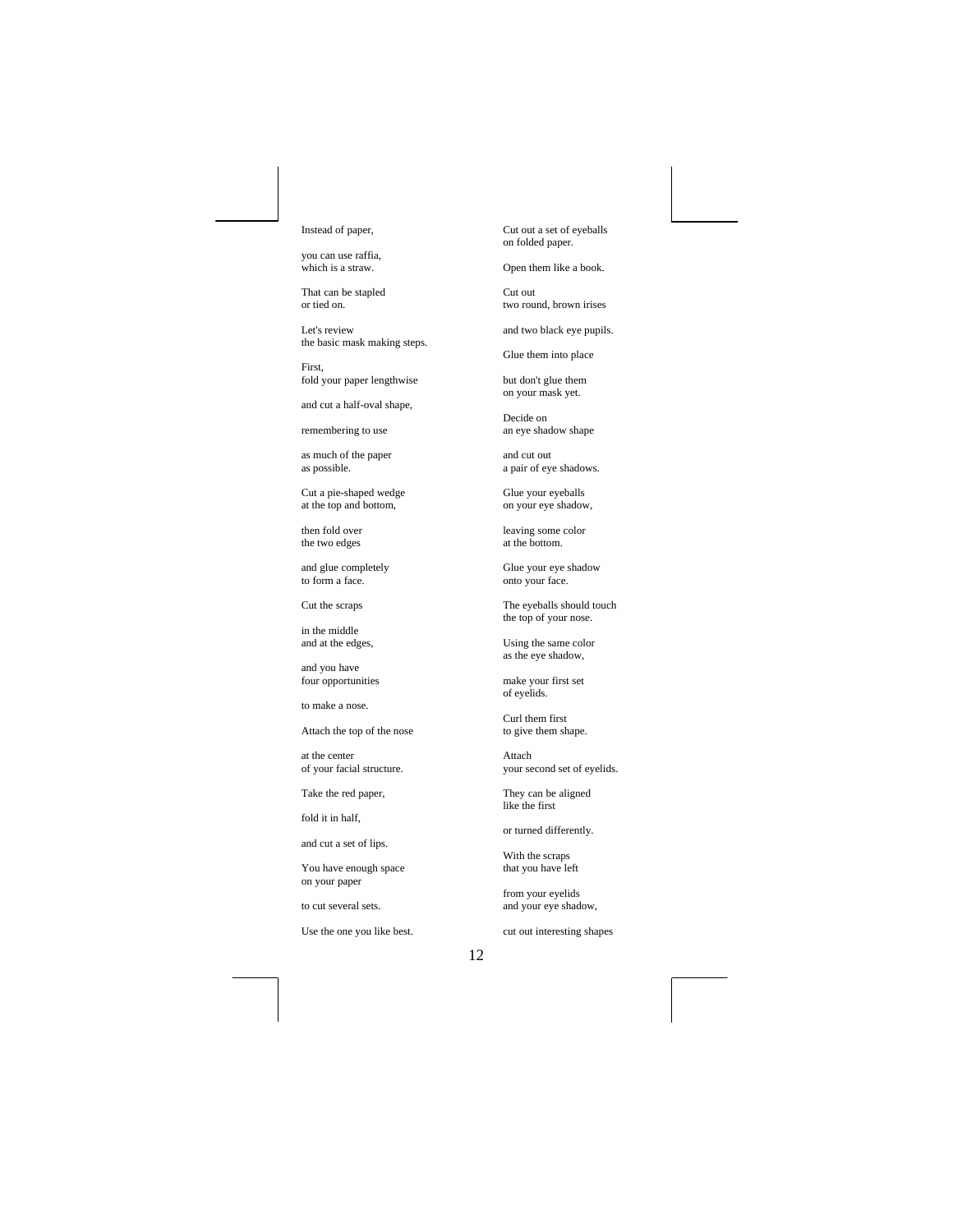and make facial decorations.

They can be overlapped or touching.

Be creative.

You could use little hole punches,

and punch out small circles of paper,

and align them in interesting decorations.

Your hair is done last.

Leave it straight,

curl it, or crinkle it.

Look at the three kids' completed masks.

Aren't they great?

Each one is totally different,

even though we did the same process.

What you can do

is only limited by your imagination.

Have fun.

Funding for purchase and captioning of this video

was provided by the U.S. Department of Education:

PH: 1-800-572-5580 (V).